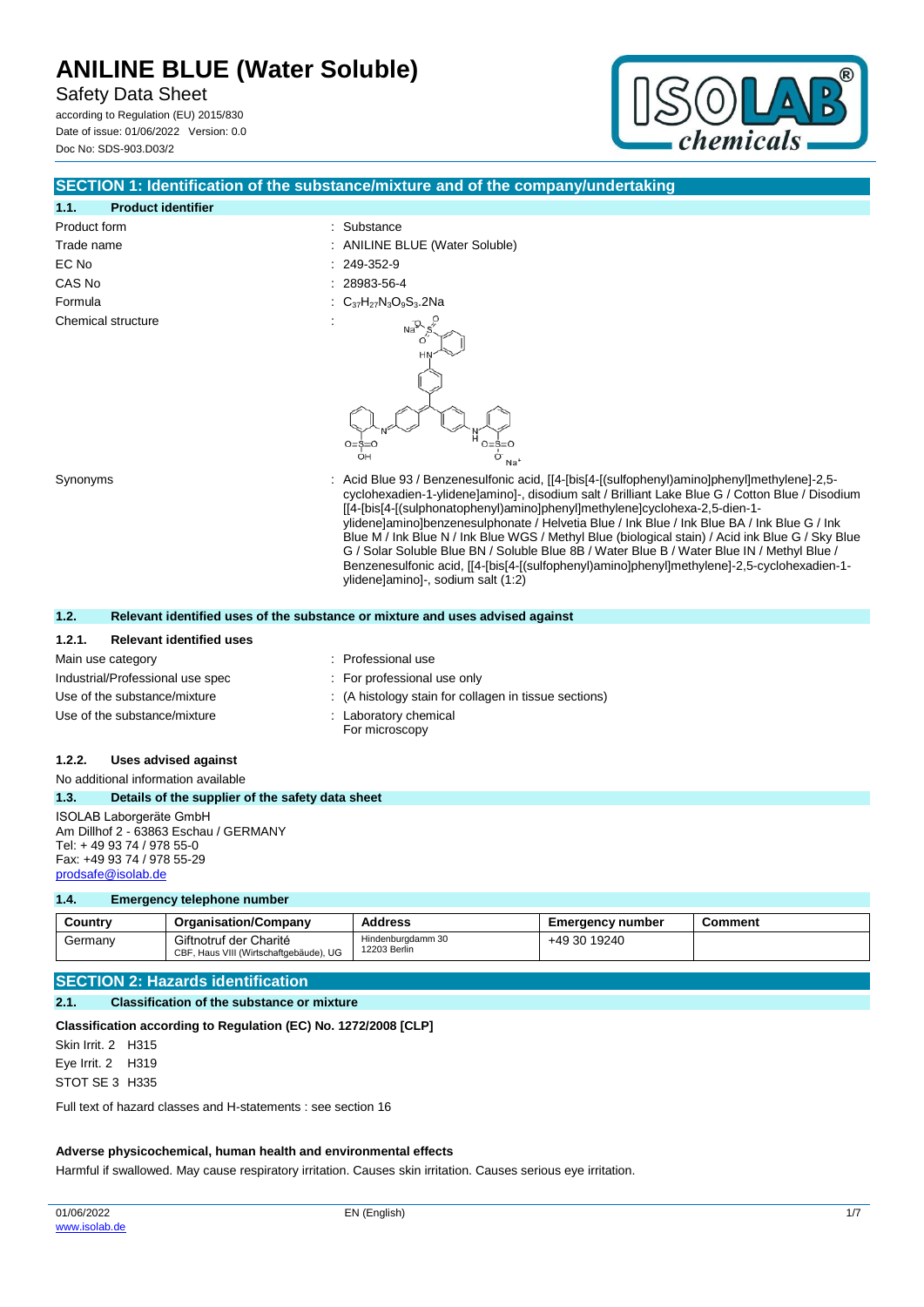# Safety Data Sheet

according to Regulation (EU) 2015/830 Date of issue: 01/06/2022 Version: 0.0 Doc No: SDS-903.D03/2

### **2.2. Label elements**



# Labelling according to Regulation (EC) No. 1272/2008 [CLP] Hazard pictograms (CLP) : GHS07 Signal word (CLP) : Warning Hazard statements (CLP)  $\qquad \qquad$ : H315 - Causes skin irritation H319 - Causes serious eye irritation H335 - May cause respiratory irritation Precautionary statements (CLP) : P261 - Avoid breathing dust/fume/gas/mist/vapours/spray P264 - Wash hands, forearms and face thoroughly after handling P271 - Use only outdoors or in a well-ventilated area P280 - Wear protective gloves/protective clothing/eye protection/face protection P302+P352 - IF ON SKIN : Wash with plenty of soap and water. P332+P313: If skin irritation occurs : Get medical advice P305+P351+P338: IF IN EYES : Rinse cautiously with water for several minutes. Remove contact lenses, if present and easy to do. Continue rinsing P304+P340: IF INHALED : Remove to fresh air and keep at rest in a position comfortable for breathing P363: Wash contaminated clothing before reuse. P403+P233: Store in well-ventilated place. Keep container tightly closed. P405: Store locked up P501: Dispose of this material and its container to hazardous or special waste collection point, in accordance with local, regional, national and/or international regulation.

#### **2.3. Other hazards**

This substance/mixture does not meet the PBT criteria of REACH regulation, annex XIII This substance/mixture does not meet the vPvB criteria of REACH regulation, annex XIII

#### **SECTION 3: Composition/information on ingredients**

| 3.1 <sub>1</sub><br><b>Substances</b> |                                          |     |  |  |  |
|---------------------------------------|------------------------------------------|-----|--|--|--|
| Name                                  | <b>Product identifier</b>                | %   |  |  |  |
| <b>ANILINE BLUE (Water Soluble)</b>   | (CAS No) 28983-56-4<br>(EC No) 249-352-9 | 100 |  |  |  |

Full text of H-statements: see section 16

### **3.2. Mixtures**

Not applicable

| <b>SECTION 4: First aid measures</b>                                |   |                                                                                                                                                                                   |  |
|---------------------------------------------------------------------|---|-----------------------------------------------------------------------------------------------------------------------------------------------------------------------------------|--|
| 4.1.<br>Description of first aid measures                           |   |                                                                                                                                                                                   |  |
| First-aid measures general                                          |   | : Call a poison center or a doctor if you feel unwell.                                                                                                                            |  |
| First-aid measures after inhalation                                 |   | Remove person to fresh air and keep comfortable for breathing. Call a poison center or a<br>doctor if you feel unwell.                                                            |  |
| First-aid measures after skin contact                               | ÷ | Wash skin with plenty of water. Take off contaminated clothing. If skin irritation occurs: Get<br>medical advice/attention.                                                       |  |
| First-aid measures after eye contact                                |   | Rinse cautiously with water for several minutes. Remove contact lenses, if present and easy to<br>do. Continue rinsing. If eye irritation persists: Get medical advice/attention. |  |
| First-aid measures after ingestion                                  |   | : Rinse mouth. Call a poison center or a doctor if you feel unwell.                                                                                                               |  |
| 4.2.<br>Most important symptoms and effects, both acute and delayed |   |                                                                                                                                                                                   |  |
| Symptoms/injuries after inhalation                                  |   | : May cause respiratory irritation.                                                                                                                                               |  |
| Symptoms/injuries after skin contact                                |   | : Irritation.                                                                                                                                                                     |  |
| Symptoms/injuries after eye contact                                 |   | Eye irritation.                                                                                                                                                                   |  |

**4.3. Indication of any immediate medical attention and special treatment needed**

Treat symptomatically.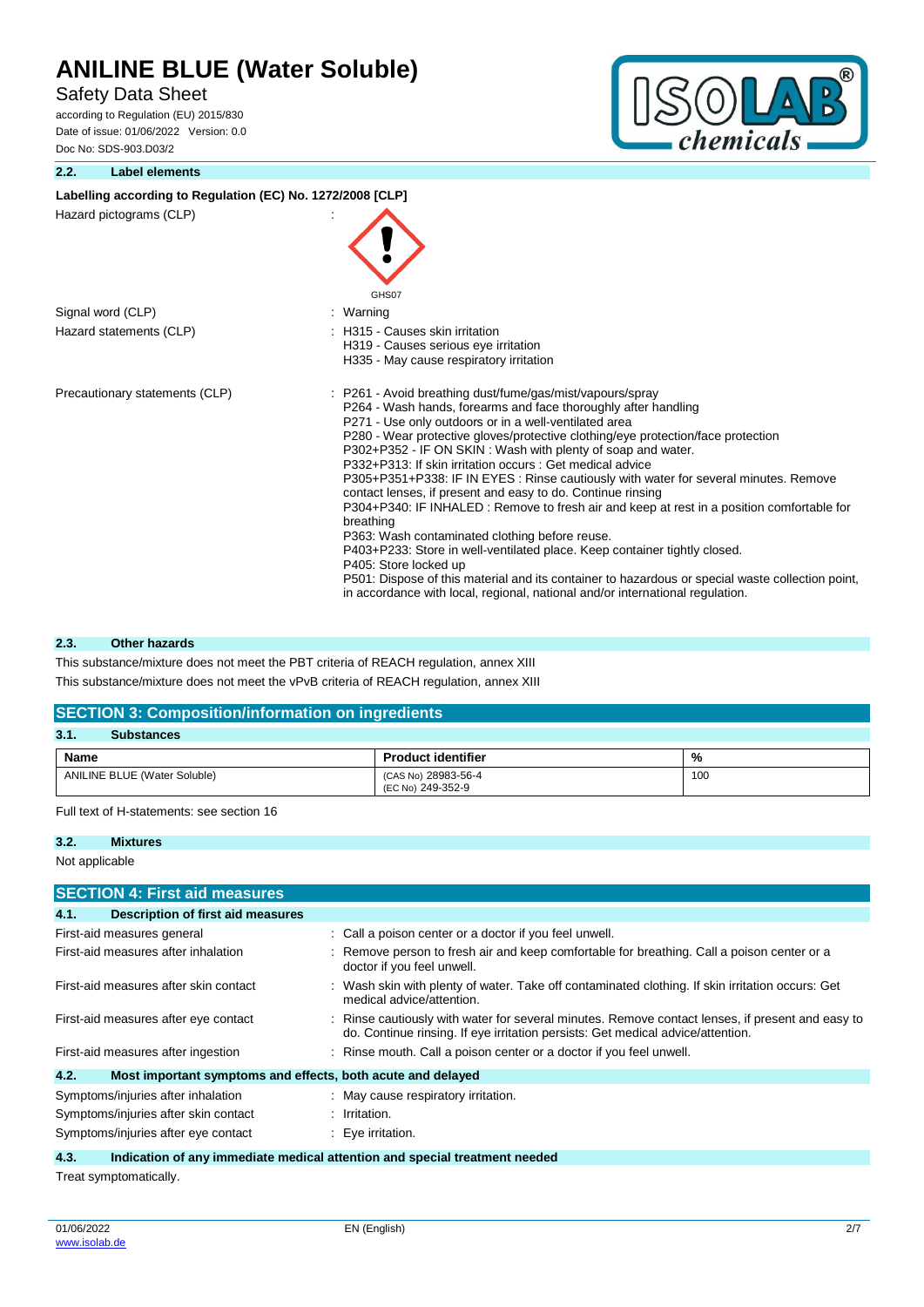# Safety Data Sheet

according to Regulation (EU) 2015/830 Date of issue: 01/06/2022 Version: 0.0 Doc No: SDS-903.D03/2



|                                | <b>SECTION 5: Fire-fighting measures</b>                            |                                                                                                                                                                               |  |  |
|--------------------------------|---------------------------------------------------------------------|-------------------------------------------------------------------------------------------------------------------------------------------------------------------------------|--|--|
| 5.1.                           | <b>Extinguishing media</b>                                          |                                                                                                                                                                               |  |  |
|                                | Suitable extinguishing media                                        | : Carbon dioxide. Sand. Water spray. Dry powder. Foam.                                                                                                                        |  |  |
| Unsuitable extinguishing media |                                                                     | Do not use a heavy water stream.                                                                                                                                              |  |  |
| 5.2.                           | Special hazards arising from the substance or mixture               |                                                                                                                                                                               |  |  |
| fire                           | Hazardous decomposition products in case of                         | : Toxic fumes may be released.                                                                                                                                                |  |  |
| 5.3.                           | <b>Advice for firefighters</b>                                      |                                                                                                                                                                               |  |  |
|                                | Protection during firefighting                                      | Do not attempt to take action without suitable protective equipment. Self-contained breathing<br>apparatus. Complete protective clothing.                                     |  |  |
|                                | <b>SECTION 6: Accidental release measures</b>                       |                                                                                                                                                                               |  |  |
| 6.1.                           | Personal precautions, protective equipment and emergency procedures |                                                                                                                                                                               |  |  |
| 6.1.1.                         | For non-emergency personnel                                         |                                                                                                                                                                               |  |  |
|                                | Emergency procedures                                                | : Ventilate spillage area. Avoid breathing dust/fume/gas/mist/vapours/spray. Avoid contact with<br>skin and eyes.                                                             |  |  |
| 6.1.2.                         | For emergency responders                                            |                                                                                                                                                                               |  |  |
|                                | Protective equipment                                                | Do not attempt to take action without suitable protective equipment. For further information<br>refer to section 8: "Exposure controls/personal protection".                  |  |  |
| 6.2.                           | <b>Environmental precautions</b>                                    |                                                                                                                                                                               |  |  |
|                                | Avoid release to the environment.                                   |                                                                                                                                                                               |  |  |
| 6.3.                           | Methods and material for containment and cleaning up                |                                                                                                                                                                               |  |  |
|                                | Methods for cleaning up                                             | Mechanically recover the product.                                                                                                                                             |  |  |
| Other information              |                                                                     | Dispose of materials or solid residues at an authorized site.                                                                                                                 |  |  |
| 6.4.                           | <b>Reference to other sections</b>                                  |                                                                                                                                                                               |  |  |
|                                | For further information refer to section 13.                        |                                                                                                                                                                               |  |  |
|                                | <b>SECTION 7: Handling and storage</b>                              |                                                                                                                                                                               |  |  |
| 7.1.                           | <b>Precautions for safe handling</b>                                |                                                                                                                                                                               |  |  |
|                                | Precautions for safe handling                                       | Use only outdoors or in a well-ventilated area. Avoid breathing<br>dust/fume/gas/mist/vapours/spray. Avoid contact with skin and eyes. Wear personal protective<br>equipment. |  |  |
|                                | Hygiene measures                                                    | : Wash contaminated clothing before reuse. Do not eat, drink or smoke when using this product.<br>Always wash hands after handling the product.                               |  |  |
| 7.2.                           | Conditions for safe storage, including any incompatibilities        |                                                                                                                                                                               |  |  |
|                                | Storage conditions                                                  | : Store locked up. Store in a well-ventilated place. Keep container tightly closed. Keep cool.                                                                                |  |  |
| 7.3.                           | <b>Specific end use(s)</b>                                          |                                                                                                                                                                               |  |  |
|                                | No additional information available                                 |                                                                                                                                                                               |  |  |
|                                | <b>SECTION 8: Exposure controls/personal protection</b>             |                                                                                                                                                                               |  |  |
| 8.1.                           | <b>Control parameters</b>                                           |                                                                                                                                                                               |  |  |
|                                | No additional information available                                 |                                                                                                                                                                               |  |  |
| 8.2.                           | <b>Exposure controls</b>                                            |                                                                                                                                                                               |  |  |
|                                | Appropriate engineering controls:                                   |                                                                                                                                                                               |  |  |
|                                | Ensure good ventilation of the work station.                        |                                                                                                                                                                               |  |  |

## **Hand protection:**

Protective gloves

| Type              | Material             | Permeation             | Thickness (mm) | <b>Penetration</b> | Standard      |
|-------------------|----------------------|------------------------|----------------|--------------------|---------------|
| Disposable gloves | Nitrile rubber (NBR) | $6$ ( $>$ 480 minutes) | $0.11$ mm      |                    | <b>EN 374</b> |

# **Eye protection:**

Safety glasses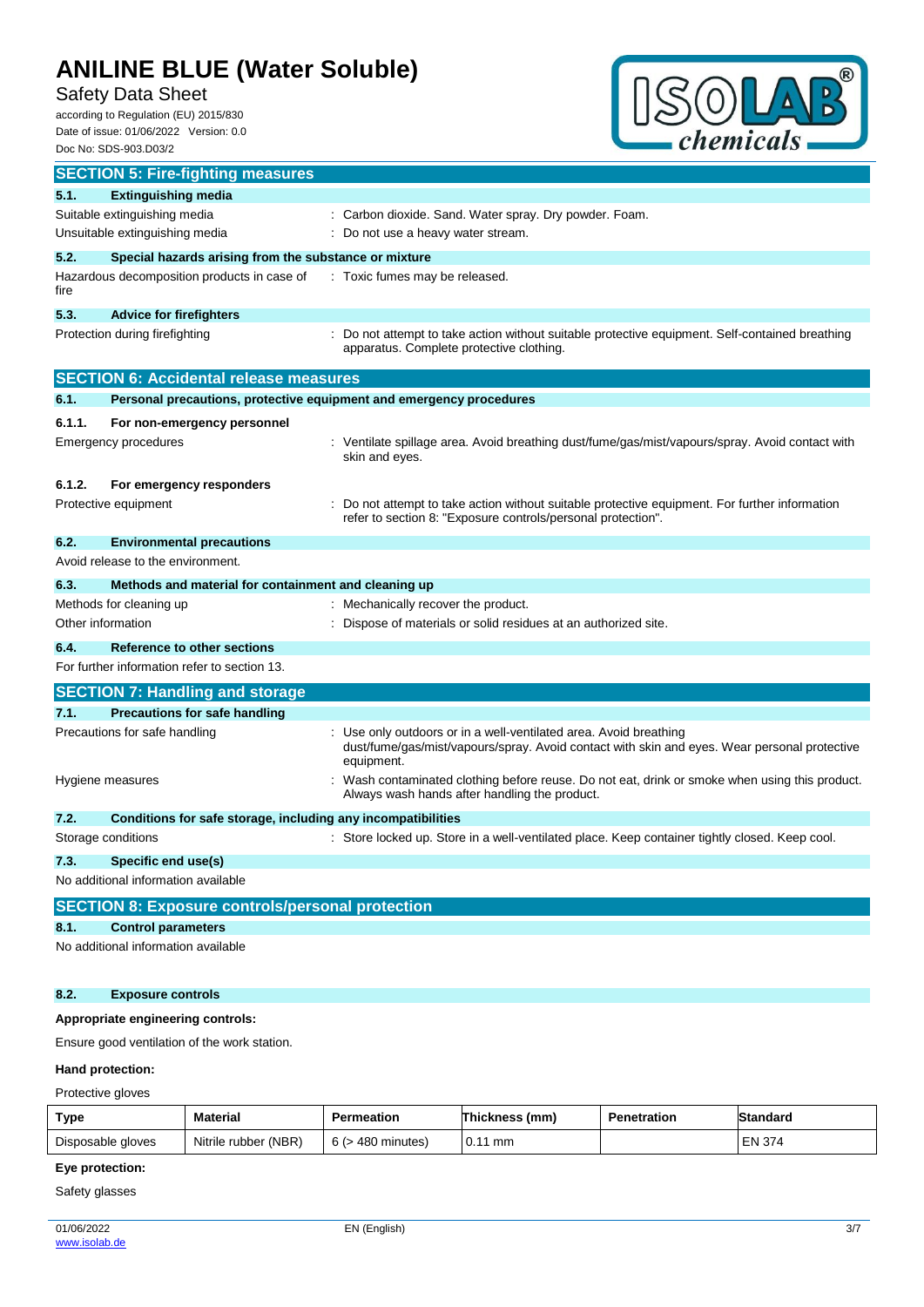# Safety Data Sheet

according to Regulation (EU) 2015/830 Date of issue: 01/06/2022 Version: 0.0 Doc No: SDS-903.D03/2



| Type           | <b>Use</b>      | <b>Characteristics</b> | <b>Standard</b> |
|----------------|-----------------|------------------------|-----------------|
| Safety glasses | Dust, Fine dust | With side shields      | <b>EN 166</b>   |

## **Skin and body protection:**

Wear suitable protective clothing

#### **Respiratory protection:**

In case of insufficient ventilation, wear suitable respiratory equipment

| <b>Device</b> | <b>Filter type</b> | <b>Condition</b> | <b>Standard</b> |
|---------------|--------------------|------------------|-----------------|
| Dust mask     | Type P1, Type P2   | Dust protection  | <b>EN 143</b>   |



#### **Environmental exposure controls:**

Avoid release to the environment.

| <b>SECTION 9: Physical and chemical properties</b>            |                   |  |  |  |
|---------------------------------------------------------------|-------------------|--|--|--|
| Information on basic physical and chemical properties<br>9.1. |                   |  |  |  |
| Physical state                                                | Solid             |  |  |  |
| Appearance                                                    | Powder.           |  |  |  |
| Molecular mass                                                | 799.81 g/mol      |  |  |  |
| Colour                                                        | Black, Brown.     |  |  |  |
| Odour                                                         | Odourless.        |  |  |  |
| Odour threshold                                               | No data available |  |  |  |
| рH                                                            | No data available |  |  |  |
| Relative evaporation rate (butylacetate=1)                    | No data available |  |  |  |
| Melting point                                                 | No data available |  |  |  |
| Freezing point                                                | Not applicable    |  |  |  |
| Boiling point                                                 | No data available |  |  |  |
| Flash point                                                   | Not applicable    |  |  |  |
| Auto-ignition temperature                                     | Not applicable    |  |  |  |
| Decomposition temperature                                     | No data available |  |  |  |
| Flammability (solid, gas)                                     | Non flammable     |  |  |  |
| Vapour pressure                                               | No data available |  |  |  |
| Relative vapour density at 20 °C                              | No data available |  |  |  |
| Relative density                                              | Not applicable    |  |  |  |
| Solubility                                                    | Soluble in water. |  |  |  |
| Log Pow                                                       | No data available |  |  |  |
| Viscosity, kinematic                                          | Not applicable    |  |  |  |
| Viscosity, dynamic                                            | No data available |  |  |  |
| <b>Explosive properties</b>                                   | No data available |  |  |  |
| Oxidising properties                                          | No data available |  |  |  |
| <b>Explosive limits</b>                                       | Not applicable    |  |  |  |
| 9.2.<br><b>Other information</b>                              |                   |  |  |  |

No additional information available

### **SECTION 10: Stability and reactivity**

#### **10.1. Reactivity**

The product is non-reactive under normal conditions of use, storage and transport.

#### **10.2. Chemical stability**

Stable under normal conditions.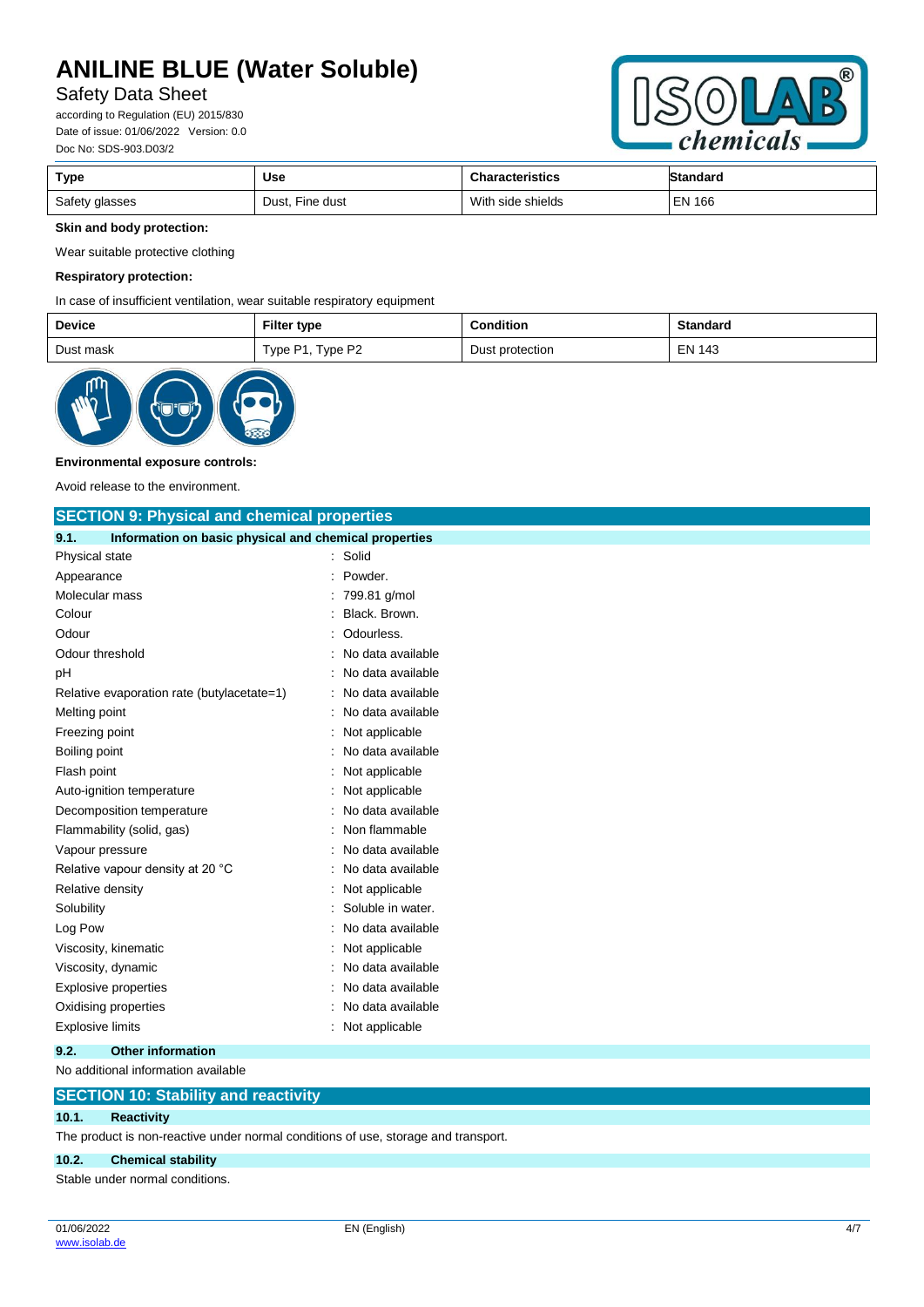# Safety Data Sheet

according to Regulation (EU) 2015/830 Date of issue: 01/06/2022 Version: 0.0 Doc No: SDS-903.D03/2



### **10.3. Possibility of hazardous reactions**

No dangerous reactions known under normal conditions of use.

# **10.4. Conditions to avoid**

Direct sunlight. Extremely high or low temperatures.

# **10.5. Incompatible materials**

Strong oxidizing agents.

### **10.6. Hazardous decomposition products**

Under normal conditions of storage and use, hazardous decomposition products should not be produced.

| <b>SECTION 11: Toxicological information</b>  |                                                                                                                            |
|-----------------------------------------------|----------------------------------------------------------------------------------------------------------------------------|
| 11.1.<br>Information on toxicological effects |                                                                                                                            |
| Acute toxicity                                | : Oral: Harmful if swallowed.                                                                                              |
| Skin corrosion/irritation                     | : Causes skin irritation.                                                                                                  |
| Serious eye damage/irritation                 | : Causes serious eye irritation.                                                                                           |
| Respiratory or skin sensitisation             | : Not classified                                                                                                           |
| Germ cell mutagenicity                        | : Not classified                                                                                                           |
| Carcinogenicity                               | : Not classified                                                                                                           |
| Reproductive toxicity                         | : Not classified                                                                                                           |
| STOT-single exposure                          | May cause respiratory irritation.                                                                                          |
| STOT-repeated exposure                        | : Not classified                                                                                                           |
| Aspiration hazard                             | : Not classified                                                                                                           |
|                                               |                                                                                                                            |
| <b>SECTION 12: Ecological information</b>     |                                                                                                                            |
| 12.1.<br><b>Toxicity</b>                      |                                                                                                                            |
| Ecology - general                             | : The product is not considered harmful to aquatic organisms nor to cause long-term adverse<br>effects in the environment. |

| 12.2. | Persistence and degradability                                                          |
|-------|----------------------------------------------------------------------------------------|
|       | No additional information available                                                    |
| 12.3. | <b>Bioaccumulative potential</b>                                                       |
|       | No additional information available                                                    |
| 12.4. | Mobility in soil                                                                       |
|       | No additional information available                                                    |
| 12.5. | <b>Results of PBT and vPvB assessment</b>                                              |
|       | ANILINE BLUE (Water Soluble) (28983-56-4)                                              |
|       | This substance/mixture does not meet the PBT criteria of REACH regulation, annex XIII  |
|       | This substance/mixture does not meet the vPvB criteria of REACH regulation, annex XIII |
|       |                                                                                        |

#### **12.6. Other adverse effects**

No additional information available

|  | <b>SECTION 13: Disposal considerations</b> |
|--|--------------------------------------------|
|  |                                            |

#### **13.1. Waste treatment methods**

Waste treatment methods : Dispose of contents/container in accordance with licensed collector's sorting instructions.

# **SECTION 14: Transport information**

| In accordance with ADR / RID / IMDG / IATA / ADN |                                                                      |                |                |                |  |  |
|--------------------------------------------------|----------------------------------------------------------------------|----------------|----------------|----------------|--|--|
| <b>ADR</b>                                       | <b>IMDG</b>                                                          | <b>IATA</b>    | <b>ADN</b>     | <b>RID</b>     |  |  |
| 14.1.<br>UN number                               |                                                                      |                |                |                |  |  |
| Not applicable                                   | Not applicable<br>Not applicable<br>Not applicable<br>Not applicable |                |                |                |  |  |
| UN proper shipping name<br>14.2.                 |                                                                      |                |                |                |  |  |
| Not applicable                                   | Not applicable                                                       | Not applicable | Not applicable | Not applicable |  |  |
| Not applicable                                   | Not applicable                                                       | Not applicable | Not applicable | Not applicable |  |  |
|                                                  |                                                                      |                |                |                |  |  |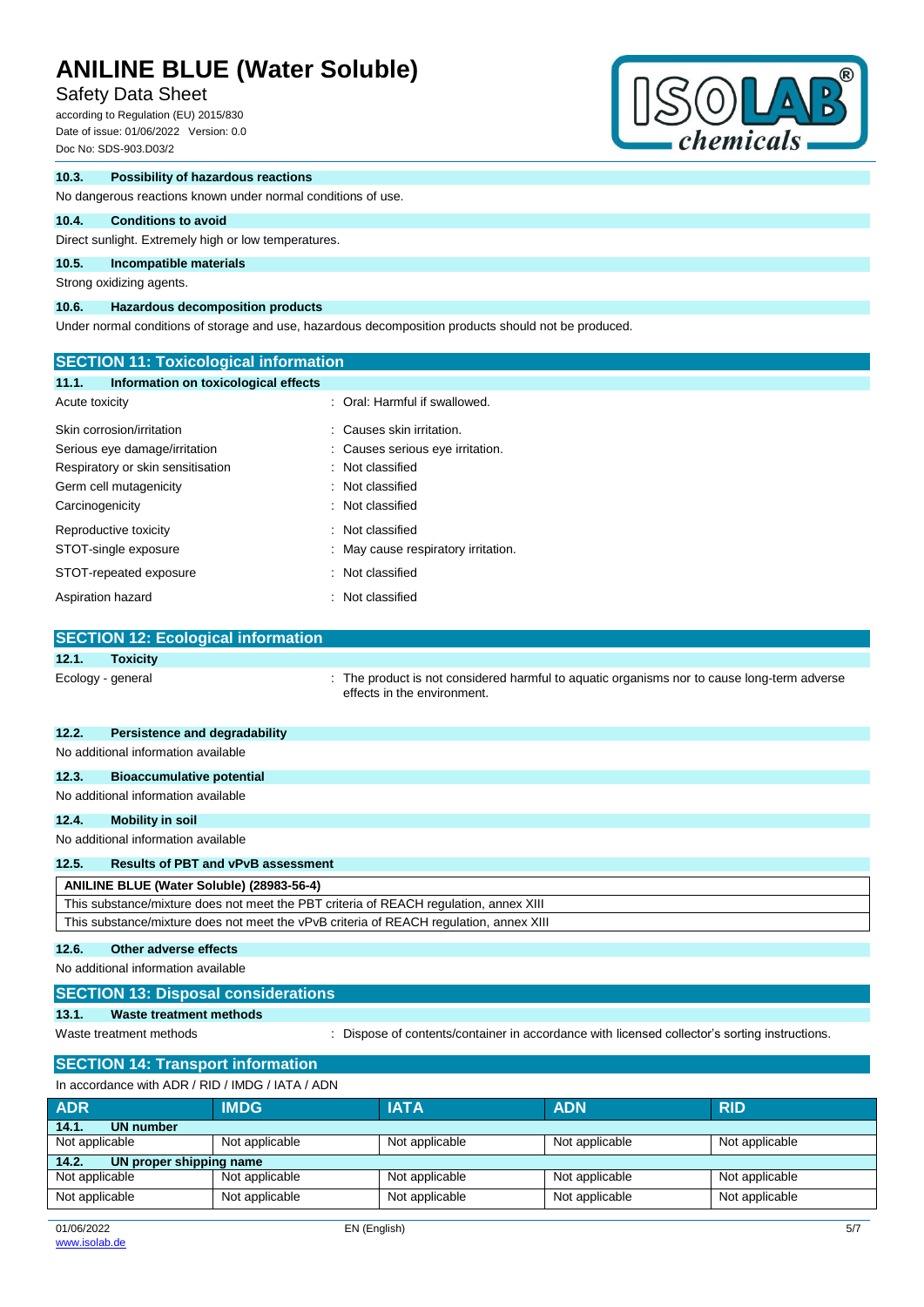# Safety Data Sheet

according to Regulation (EU) 2015/830 Date of issue: 01/06/2022 Version: 0.0 Doc No: SDS-903.D03/2



| <b>ADR</b>                                 | <b>IMDG</b>    | <b>IATA</b>    | <b>ADN</b>     | <b>RID</b>     |  |  |
|--------------------------------------------|----------------|----------------|----------------|----------------|--|--|
|                                            |                |                |                |                |  |  |
| <b>Transport hazard class(es)</b><br>14.3. |                |                |                |                |  |  |
| Not applicable                             | Not applicable | Not applicable | Not applicable | Not applicable |  |  |
| Not applicable                             | Not applicable | Not applicable | Not applicable | Not applicable |  |  |
| <b>Packing group</b><br>14.4.              |                |                |                |                |  |  |
| Not applicable                             | Not applicable | Not applicable | Not applicable | Not applicable |  |  |
| <b>Environmental hazards</b><br>14.5.      |                |                |                |                |  |  |
| Not applicable                             | Not applicable | Not applicable | Not applicable | Not applicable |  |  |
| No supplementary information available     |                |                |                |                |  |  |

#### **14.6. Special precautions for user**

#### **- Overland transport**

Not applicable

#### **- Transport by sea**

Not applicable

#### **- Air transport**

Not applicable

### **- Inland waterway transport**

Not applicable

#### **- Rail transport**

Not applicable

#### **14.7. Transport in bulk according to Annex II of Marpol and the IBC Code**

Not applicable

#### **SECTION 15: Regulatory information**

**15.1. Safety, health and environmental regulations/legislation specific for the substance or mixture**

### **15.1.1. EU-Regulations**

No REACH Annex XVII restrictions

ANILINE BLUE (Water Soluble) is not on the REACH Candidate List ANILINE BLUE (Water Soluble) is not on the REACH Annex XIV List

#### **15.1.2. National regulations**

Listed on the AICS (Australian Inventory of Chemical Substances)

Listed on the Canadian NDSL (Non-Domestic Substances List)

- Listed on IECSC (Inventory of Existing Chemical Substances Produced or Imported in China)
- Listed on the EEC inventory EINECS (European Inventory of Existing Commercial Chemical Substances)
- Listed on the Japanese ENCS (Existing & New Chemical Substances) inventory

Listed on the Korean ECL (Existing Chemicals List)

Listed on NZIoC (New Zealand Inventory of Chemicals)

Listed on PICCS (Philippines Inventory of Chemicals and Chemical Substances)

Listed on the United States TSCA (Toxic Substances Control Act) inventory

#### **Germany**

| VwVwS Annex reference                                                                |  | : Water hazard class (WGK) 2, hazard to waters (Classification according to VwVwS, Annex 3;<br>ID No. 8076) |
|--------------------------------------------------------------------------------------|--|-------------------------------------------------------------------------------------------------------------|
| 12th Ordinance Implementing the Federal<br>Immission Control Act - 12. BlmSchV       |  | : Is not subject of the 12. BlmSchV (Hazardous Incident Ordinance)                                          |
| <b>Netherlands</b>                                                                   |  |                                                                                                             |
| SZW-lijst van kankerverwekkende stoffen                                              |  | : The substance is not listed                                                                               |
| SZW-lijst van mutagene stoffen                                                       |  | : The substance is not listed                                                                               |
| NIET-limitatieve lijst van voor de voortplanting<br>giftige stoffen – Borstvoeding   |  | $\therefore$ The substance is not listed                                                                    |
| NIET-limitatieve lijst van voor de voortplanting<br>giftige stoffen – Vruchtbaarheid |  | : The substance is not listed                                                                               |